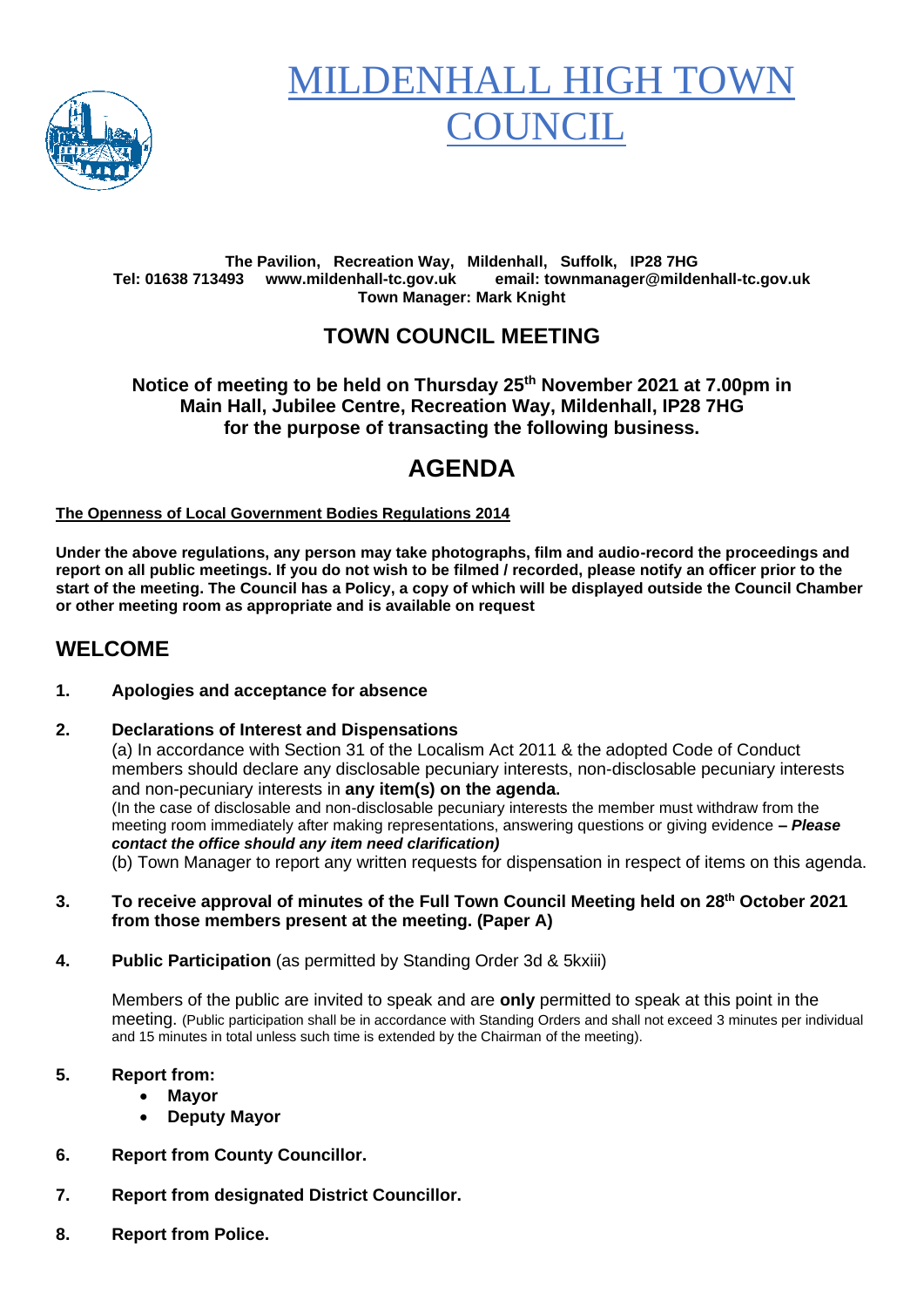#### **9. Report from RAF Mildenhall Base.**

#### **10. Financial Matters 2021/22**

- **10.1** Bank Reconciliation up to 31 st October 2021. **(Paper B)**
- **10.2a** Approval of Accounts Payments 1 st to 31 st October 2021. **(Paper C)**
- **10.2b** Approval of Accounts Receipts 1<sup>st</sup> to 31<sup>st</sup> October 2021. **(Papers D)**
- **10.3** To receive an update regarding current debtors to the Town Council **(see recommendation sheet)**
- **10.4** To discuss and agree a donation to the Crime Prevention Panel **(see recommendation sheet)**
- **10.5** To discuss and agree a donation to the King's Church **(see recommendation sheet)**
- **10.6** To receive and discuss the proposed budget for 2022/3 **(Paper E)**

#### **11. General Matters**

- **11.1** Update from Town Manager regarding Action Sheet. **(Paper F)**
- **11.2** To receive a verbal update regarding the Environment Agency Riverbank project.
- **11.3** To receive a verbal update on Welcome Back Funding.
- **11.4** To receive a verbal update on the Cemetery Extension Project.

#### **12. Planning Committee**

**12.1** To receive the minutes from the meetings of this committee from the 9<sup>th</sup> November 2021 **(Paper G)**

#### **13. Amenities and Operations Committee**

**13.1** To receive the minutes from the meeting of this committee from the 4<sup>th</sup> November 2021 **(Paper H)**

#### **14. Establishment and Policy Committee**

**14.1** To receive the minutes from the meeting of this committee from the 18<sup>th</sup> November 2021 **(Paper I)**

**14.2** To receive the recommendation from this committee regarding producing a Neighbourhood Plan **(see recommendation sheet)**

#### **15. Merry Mildenhall Working Group**

- **15.1** To receive a verbal update from Cllr. Leaman.
- **16. To consider a resolution under the Public Bodies (Admission to Meetings) Act 1960 to exclude the press and public for the duration of the following items in view of the confidential and personal nature of the business to be transacted If resolved, such items to be dealt after the item that confirms details of the next meeting.**
- **17.** To receive approval of confidential minutes of the Full Town Council Meeting held on 28<sup>th</sup> October 2021 from those members present at the meeting**. (Paper J)**
- **18.** To receive and discuss a contract comparison. **(Paper K)**
- **19. Exchange of information**

#### **20. Time and Venue of next Council meeting on Thursday 9 th December 2021 at 7pm in the Main Hall of the Jubilee Centre.**

# **CLOSE**